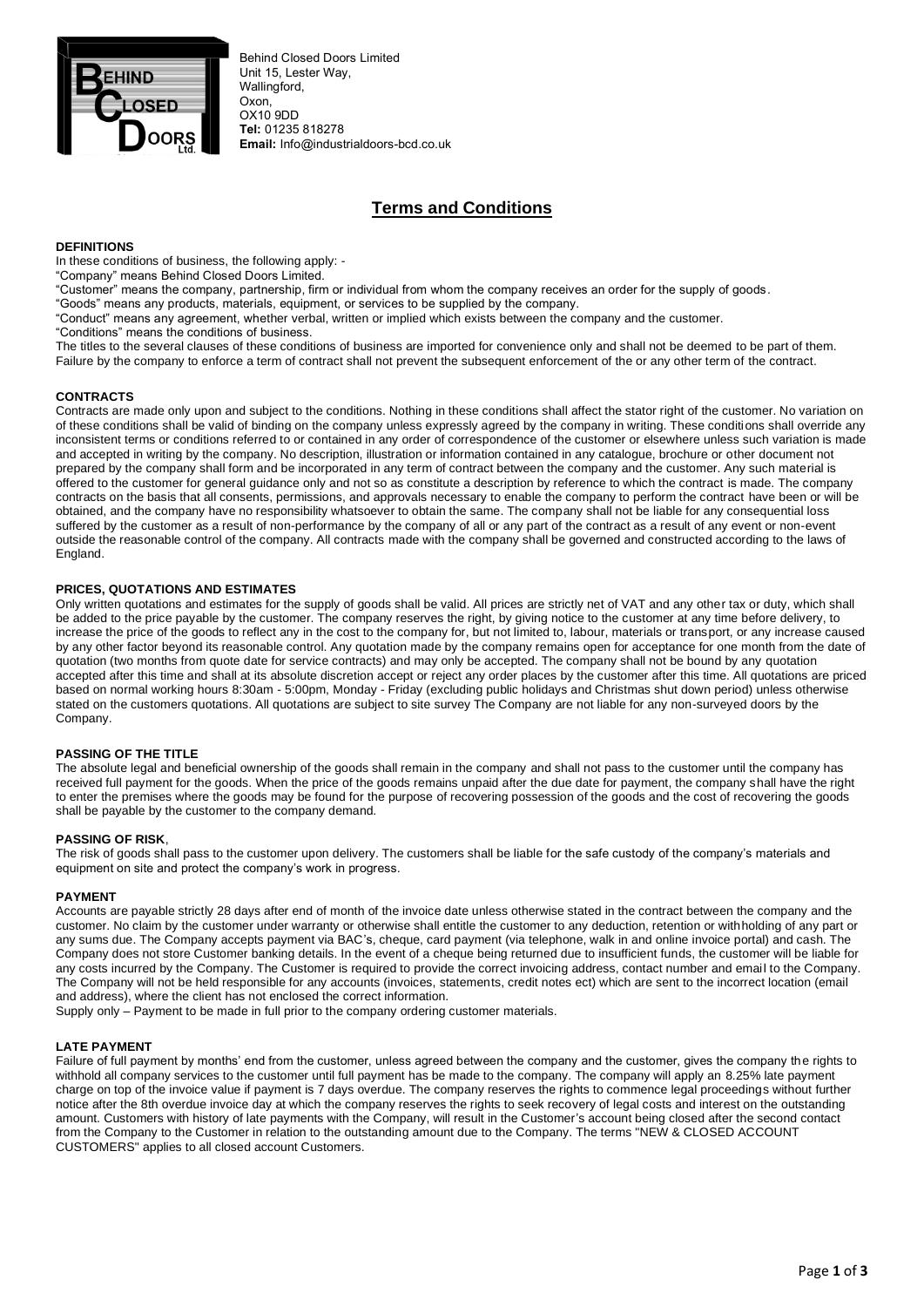

Behind Closed Doors Limited Unit 15, Lester Way, Wallingford. Oxon, OX10 9DD **Tel:** 01235 818278 **Email:** Info@industrialdoors-bcd.co.uk

## **NEW & CLOSED ACCOUNT CUSTOMERS**

New & closed account customers will be required to pay:

- 1. Call out 100% of call out invoice on the same day as the booked call out after works have been completed
- 2.Quoted Works 75% deposit of the total cost of quotation on written order including VAT. The remaining 25% of the quotation will be required to be paid 7 days (including working and non-working days) after completion of the works.

Closed account customers (Accounts are automatically closed if there is no business with Behind Closed Doors Ltd within 2 years) will be required to make 100% payment of the works prior to works being carried out.

Supply only – Payment to be made in full prior to the company ordering customer materials.

#### **CHARITY OFFER**

The Company will provide 10% discount on all quoted works and £100.00 ex VAT discount on all same day response call outs to all registered charity companies when provided with the Customers registered charity number.

#### **RESIDENTIAL OFFER**

The company will provide £100.00 ex VAT discount on all same day response call outs to clients of private dwellings.

#### **ASBESTOS**

Customers are required to inform the Company of any Asbestos within the Company's working area on the Customers site before works commence.

#### **SERVICE CONTRACT AND CANCELLATION**

Customers are required to provide signed service order to commence with the quoted service contract provided by the company. All service quotations are based on a contract of two (2) years unless otherwise stated within the quotation. Terms for service contracts are strictly fixed for 24 months. Unless cancelled by the customer, the service contract with roll over. The company has the rights to raise the price of the service contract after the 24 fixed months due to inflation which notification will be provided via postage if this is to occur.

The months of servicing will be confirmed via email / verbally between the customer and the company.

The customer will be liable for the agreed price of the service during the agreed servicing months. The customer will be liable for 50% of the servicing fee if the service is not able to be carried out due to customer fault.

Customers with a service contract may cancel or suspend their contract between the company and the customer, by giving one full calendar months advance written notice on headed paper, effective from the 1st of the following month. The customer is liable for 50% of the amount payable for the service contract if the service is due within the cancellation / suspended period. Service contract will still be in place until cancellation on headed letter paper has been received by the Company.

Should the customer have a change of ownership or change of name, the customer must notify the company in writing on headed paper with the details of changes of the customer, stating the existing and new changes.

Cancellation of any agreed quotation orders from the Customer after materials have been ordered by the Company will be subject to the cost of materials and delivery charges.

### **CHANGE OF OWNERSHIP**

In an event of the customer changing ownership and / or name, the existing customer, of whom agreed to the service contract, will be liable for the amount payable. In the case of the customer changing ownership, the new customer will be sent a new quotation with amended customer details. In the case of the customer changing name, the customers will be sent an amended quotation with updated customer details.

#### **WARRANTY**

The Limited Warranty applies to physical goods, and only for physical goods, purchased from the Company (the "Physical Goods").

The Limited Warranty covers any defects in material or workmanship under normal use during the Warranty Period. During the Warranty Period, the Company will repair or replace, at no charge, products or parts of a product that proves defective because of improper material or workmanship, under normal use and maintenance. The Company will either repair the Product at no charge, using new or refurbished replacement parts.

The Warranty Period for Physical Goods purchased from the Company is for 1 year from the date of purchase. Are placement Physical Good or part assumes the remaining warranty of the original Physical Good or 60 days from the date of replacement or repair, whichever is longer.

This Limited Warranty does not cover any problem that:

- Conditions, malfunctions, or damage not resulting from defects in material or workmanship.
- Any hours of labour outside Behind Closed Doors Limited normal open hours of Monday Friday 8:30am 5pm (excluding public holidays and Christmas shutdown periods).
- If the parts and/or door has been worked on by any other persons other than Behind Closed Doors Limited employees.
- The door(s) have not been serviced every 6 months by Behind Closed Doors Limited.
	- Any defect or loss arising from or caused by, either directly or indirectly, and by or as a result of:
		- The door striking an immovable object during travel.
			- Any door being installed within 1 mile of the sea, or within an area of industrial fallout, whereby corrosive elements may contact the door.
		- Any defect, including defects in component parts & accessories, arising from or attributable to the operation of the door, after it is known to be defective.